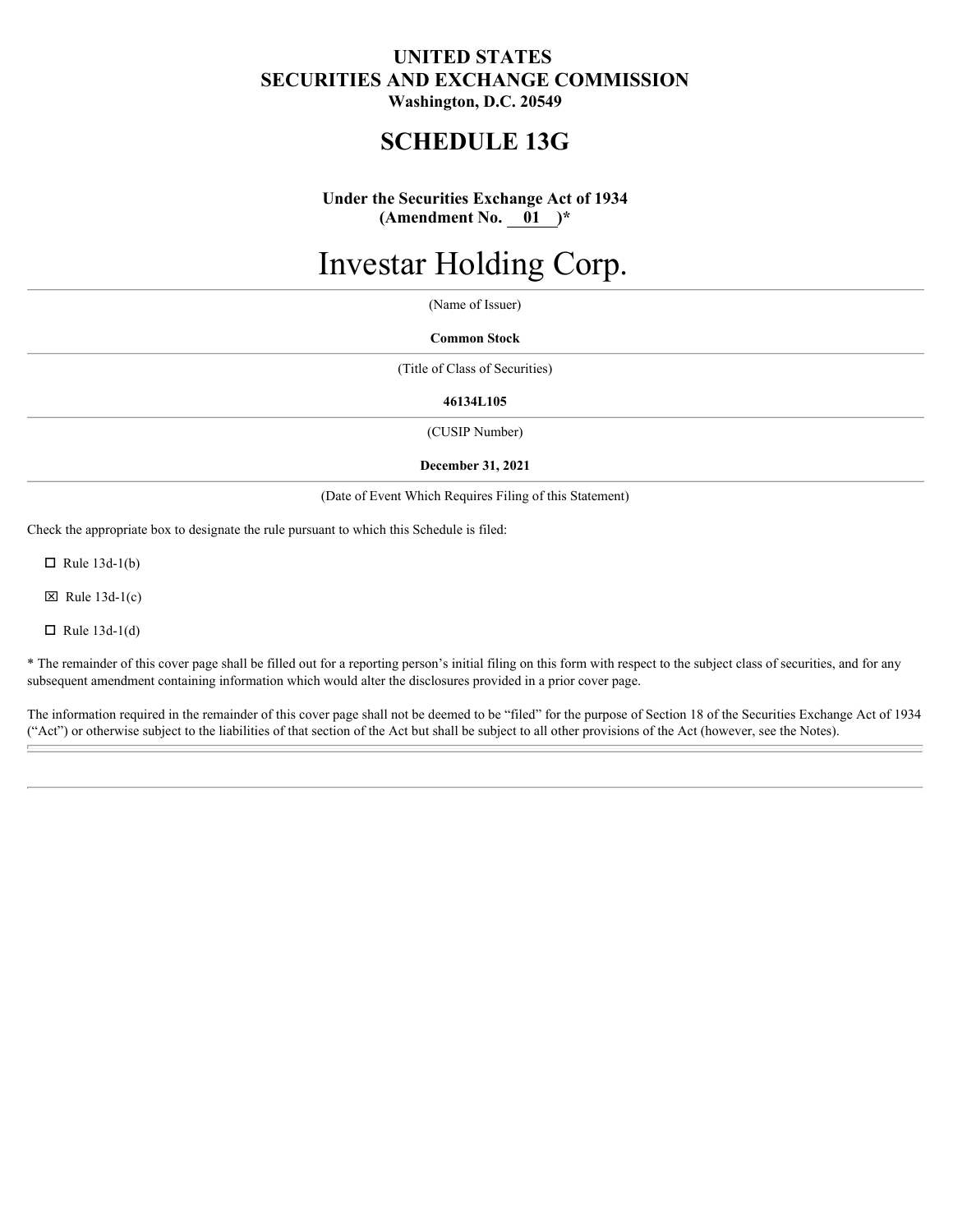| ${\rm CUSIP}$<br>No.                                                                                          | 46134L105                      |                  |                                                                                                                                                                          |
|---------------------------------------------------------------------------------------------------------------|--------------------------------|------------------|--------------------------------------------------------------------------------------------------------------------------------------------------------------------------|
|                                                                                                               | Banc Fund X L.P.<br>82-5185037 |                  | NAMES OF REPORTING PERSONS<br>I.R.S. IDENTIFICATION NOS. OF ABOVE PERSONS (ENTITIES ONLY)                                                                                |
|                                                                                                               |                                |                  | CHECK THE APPROPRIATE BOX IF A MEMBER OF A GROUP (SEE INSTRUCTIONS)                                                                                                      |
| $\boldsymbol{2}$                                                                                              | (a) $\Box$<br>$(b)$ $\square$  |                  |                                                                                                                                                                          |
|                                                                                                               | <b>SEC USE ONLY</b>            |                  |                                                                                                                                                                          |
| $\mathbf{3}$                                                                                                  |                                |                  |                                                                                                                                                                          |
|                                                                                                               |                                |                  | CITIZENSHIP OR PLACE OF ORGANIZATION                                                                                                                                     |
| $\overline{\mathbf{4}}$                                                                                       | <b>USA</b>                     |                  |                                                                                                                                                                          |
| <b>NUMBER OF</b><br><b>SHARES</b><br><b>BENEFICIALLY</b><br><b>OWNED BY EACH</b><br>REPORTING PERSON<br>WITH: |                                | 5<br>6<br>7<br>8 | <b>SOLE VOTING POWER</b><br>231178<br><b>SHARED VOTING POWER</b><br>$\boldsymbol{0}$<br>SOLE DISPOSITIVE POWER<br>231178<br>SHARED DISPOSITIVE POWER<br>$\boldsymbol{0}$ |
|                                                                                                               |                                |                  | AGGREGATE AMOUNT BENEFICIALLY OWNED BY EACH REPORTING PERSON                                                                                                             |
| 9                                                                                                             | 231178                         |                  |                                                                                                                                                                          |
|                                                                                                               |                                |                  | CHECK IF THE AGGREGATE AMOUNT IN ROW (9) EXCLUDES CERTAIN SHARES (SEE INSTRUCTIONS)                                                                                      |
| 10                                                                                                            | □                              |                  |                                                                                                                                                                          |
|                                                                                                               |                                |                  | PERCENT OF CLASS REPRESENTED BY AMOUNT IN ROW (9)                                                                                                                        |
| 11                                                                                                            | 2.2%                           |                  |                                                                                                                                                                          |
|                                                                                                               |                                |                  | TYPE OF REPORTING PERSON (SEE INSTRUCTIONS)                                                                                                                              |
| 12                                                                                                            | N/A                            |                  |                                                                                                                                                                          |
|                                                                                                               |                                |                  |                                                                                                                                                                          |

FOOTNOTES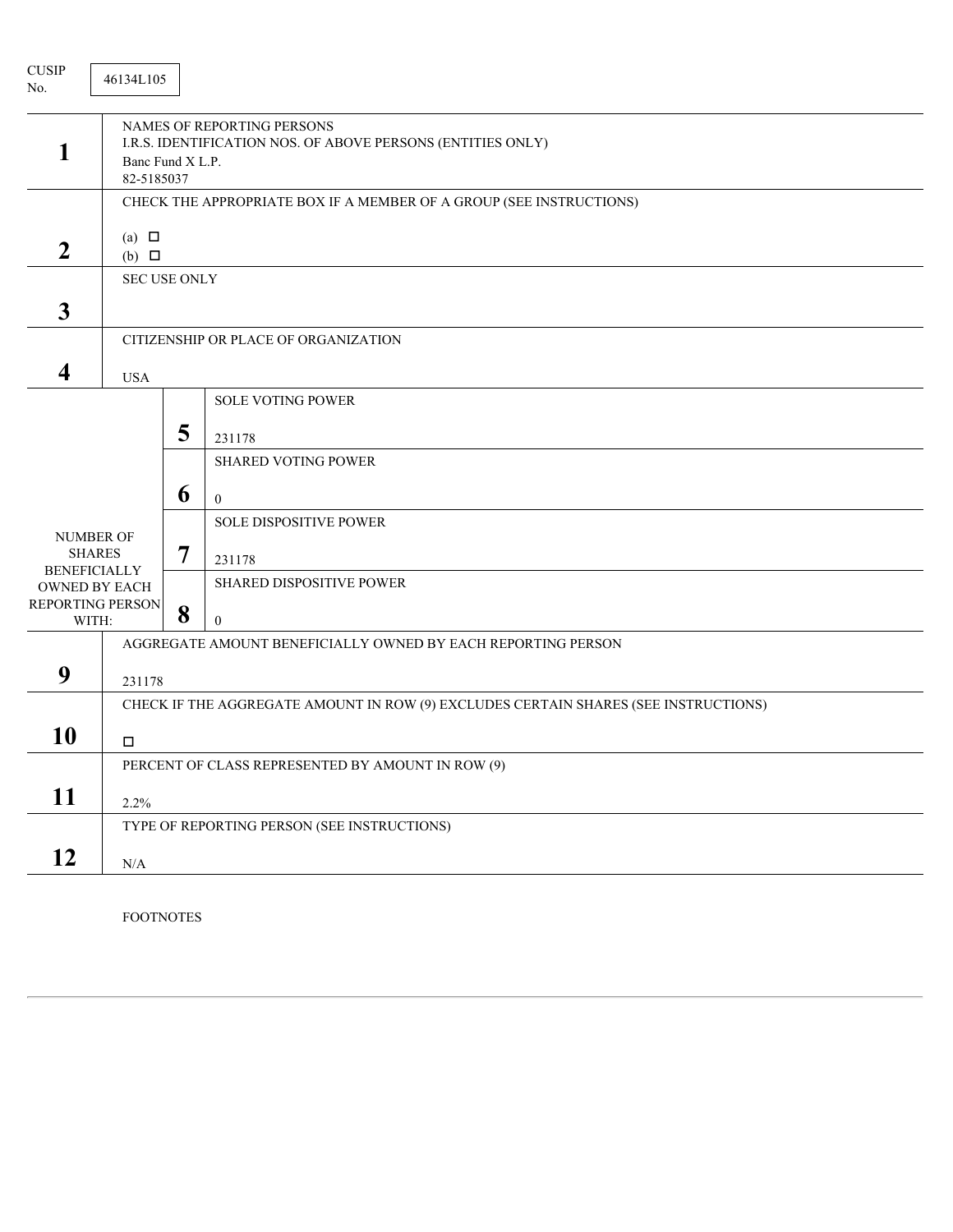| ${\rm CUSIP}$<br>No.                                                                                   | 46134L105                         |                  |                                                                                                                                                                                      |
|--------------------------------------------------------------------------------------------------------|-----------------------------------|------------------|--------------------------------------------------------------------------------------------------------------------------------------------------------------------------------------|
|                                                                                                        | Banc Fund VIII L.P.<br>26-2334080 |                  | NAMES OF REPORTING PERSONS<br>I.R.S. IDENTIFICATION NOS. OF ABOVE PERSONS (ENTITIES ONLY)                                                                                            |
|                                                                                                        |                                   |                  | CHECK THE APPROPRIATE BOX IF A MEMBER OF A GROUP (SEE INSTRUCTIONS)                                                                                                                  |
| $\boldsymbol{2}$                                                                                       | (a) $\Box$<br>$(b)$ $\square$     |                  |                                                                                                                                                                                      |
| $\mathbf{3}$                                                                                           | <b>SEC USE ONLY</b>               |                  |                                                                                                                                                                                      |
|                                                                                                        |                                   |                  | CITIZENSHIP OR PLACE OF ORGANIZATION                                                                                                                                                 |
| $\overline{\mathbf{4}}$                                                                                | <b>USA</b>                        |                  |                                                                                                                                                                                      |
| <b>NUMBER OF</b><br><b>SHARES</b><br><b>BENEFICIALLY</b><br>OWNED BY EACH<br>REPORTING PERSON<br>WITH: |                                   | 5<br>6<br>7<br>8 | <b>SOLE VOTING POWER</b><br>$\mathbf{0}$<br><b>SHARED VOTING POWER</b><br>$\boldsymbol{0}$<br>SOLE DISPOSITIVE POWER<br>$\mathbf{0}$<br>SHARED DISPOSITIVE POWER<br>$\boldsymbol{0}$ |
|                                                                                                        |                                   |                  | AGGREGATE AMOUNT BENEFICIALLY OWNED BY EACH REPORTING PERSON                                                                                                                         |
| 9                                                                                                      | $\mathbf{0}$                      |                  |                                                                                                                                                                                      |
| 10                                                                                                     | □                                 |                  | CHECK IF THE AGGREGATE AMOUNT IN ROW (9) EXCLUDES CERTAIN SHARES (SEE INSTRUCTIONS)                                                                                                  |
| 11                                                                                                     | $0\%$                             |                  | PERCENT OF CLASS REPRESENTED BY AMOUNT IN ROW (9)                                                                                                                                    |
|                                                                                                        |                                   |                  | TYPE OF REPORTING PERSON (SEE INSTRUCTIONS)                                                                                                                                          |
| 12                                                                                                     | N/A                               |                  |                                                                                                                                                                                      |
|                                                                                                        |                                   |                  |                                                                                                                                                                                      |

FOOTNOTES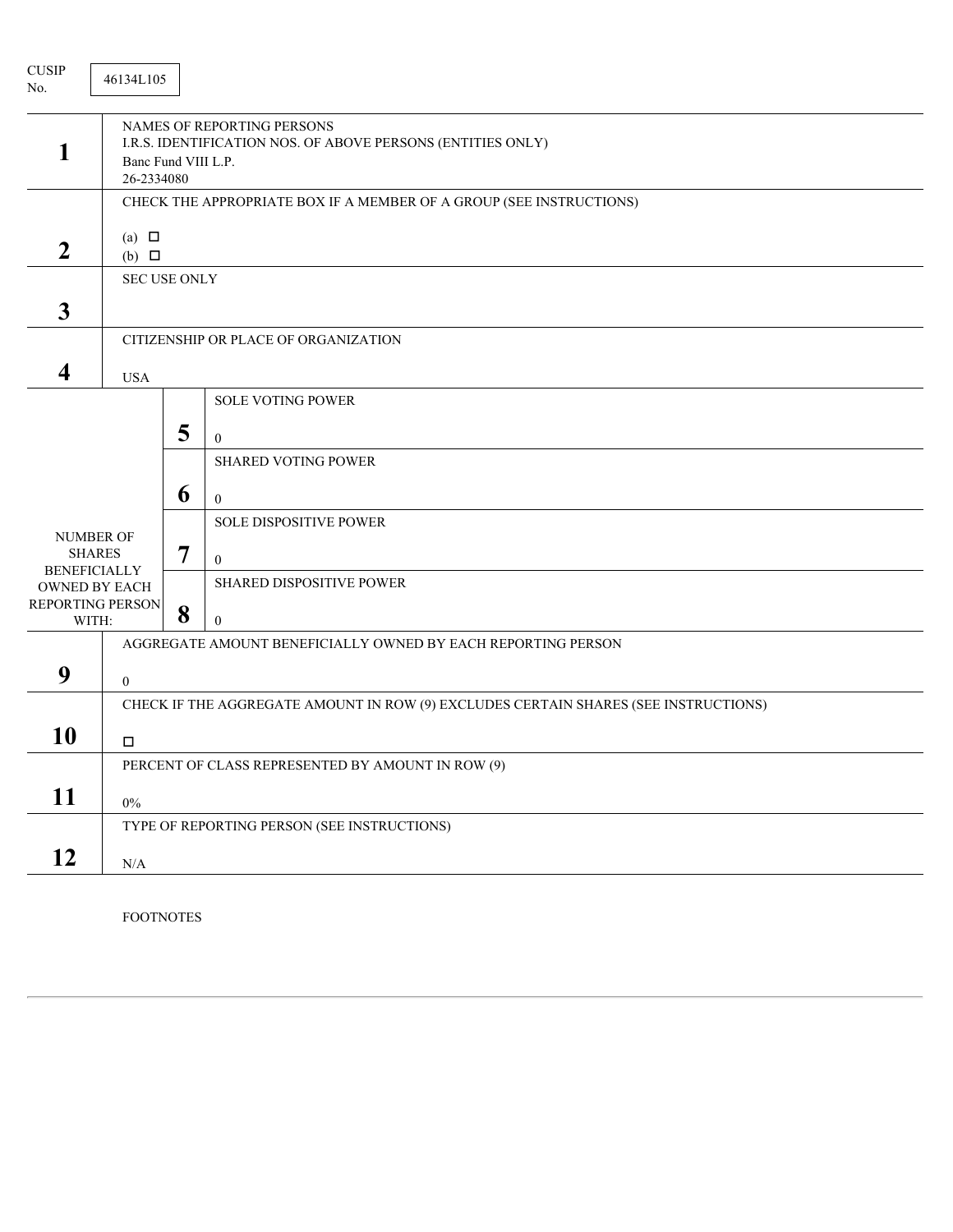| ${\rm CUSIP}$<br>No.                                                                                   | 46134L105                       |                  |                                                                                                                                                                          |
|--------------------------------------------------------------------------------------------------------|---------------------------------|------------------|--------------------------------------------------------------------------------------------------------------------------------------------------------------------------|
|                                                                                                        | Banc Fund IX L.P.<br>37-1755531 |                  | NAMES OF REPORTING PERSONS<br>I.R.S. IDENTIFICATION NOS. OF ABOVE PERSONS (ENTITIES ONLY)                                                                                |
|                                                                                                        |                                 |                  | CHECK THE APPROPRIATE BOX IF A MEMBER OF A GROUP (SEE INSTRUCTIONS)                                                                                                      |
| $\boldsymbol{2}$                                                                                       | (a) $\Box$<br>$(b)$ $\square$   |                  |                                                                                                                                                                          |
|                                                                                                        | <b>SEC USE ONLY</b>             |                  |                                                                                                                                                                          |
| $\mathbf{3}$                                                                                           |                                 |                  |                                                                                                                                                                          |
|                                                                                                        |                                 |                  | CITIZENSHIP OR PLACE OF ORGANIZATION                                                                                                                                     |
| $\overline{\mathbf{4}}$                                                                                | <b>USA</b>                      |                  |                                                                                                                                                                          |
| <b>NUMBER OF</b><br><b>SHARES</b><br><b>BENEFICIALLY</b><br>OWNED BY EACH<br>REPORTING PERSON<br>WITH: |                                 | 5<br>6<br>7<br>8 | <b>SOLE VOTING POWER</b><br>334021<br><b>SHARED VOTING POWER</b><br>$\boldsymbol{0}$<br>SOLE DISPOSITIVE POWER<br>334021<br>SHARED DISPOSITIVE POWER<br>$\boldsymbol{0}$ |
|                                                                                                        |                                 |                  | AGGREGATE AMOUNT BENEFICIALLY OWNED BY EACH REPORTING PERSON                                                                                                             |
| 9                                                                                                      | 334021                          |                  |                                                                                                                                                                          |
| 10                                                                                                     | □                               |                  | CHECK IF THE AGGREGATE AMOUNT IN ROW (9) EXCLUDES CERTAIN SHARES (SEE INSTRUCTIONS)                                                                                      |
|                                                                                                        |                                 |                  | PERCENT OF CLASS REPRESENTED BY AMOUNT IN ROW (9)                                                                                                                        |
| 11                                                                                                     | 3.2%                            |                  |                                                                                                                                                                          |
|                                                                                                        |                                 |                  | TYPE OF REPORTING PERSON (SEE INSTRUCTIONS)                                                                                                                              |
| 12                                                                                                     | N/A                             |                  |                                                                                                                                                                          |
|                                                                                                        |                                 |                  |                                                                                                                                                                          |

FOOTNOTES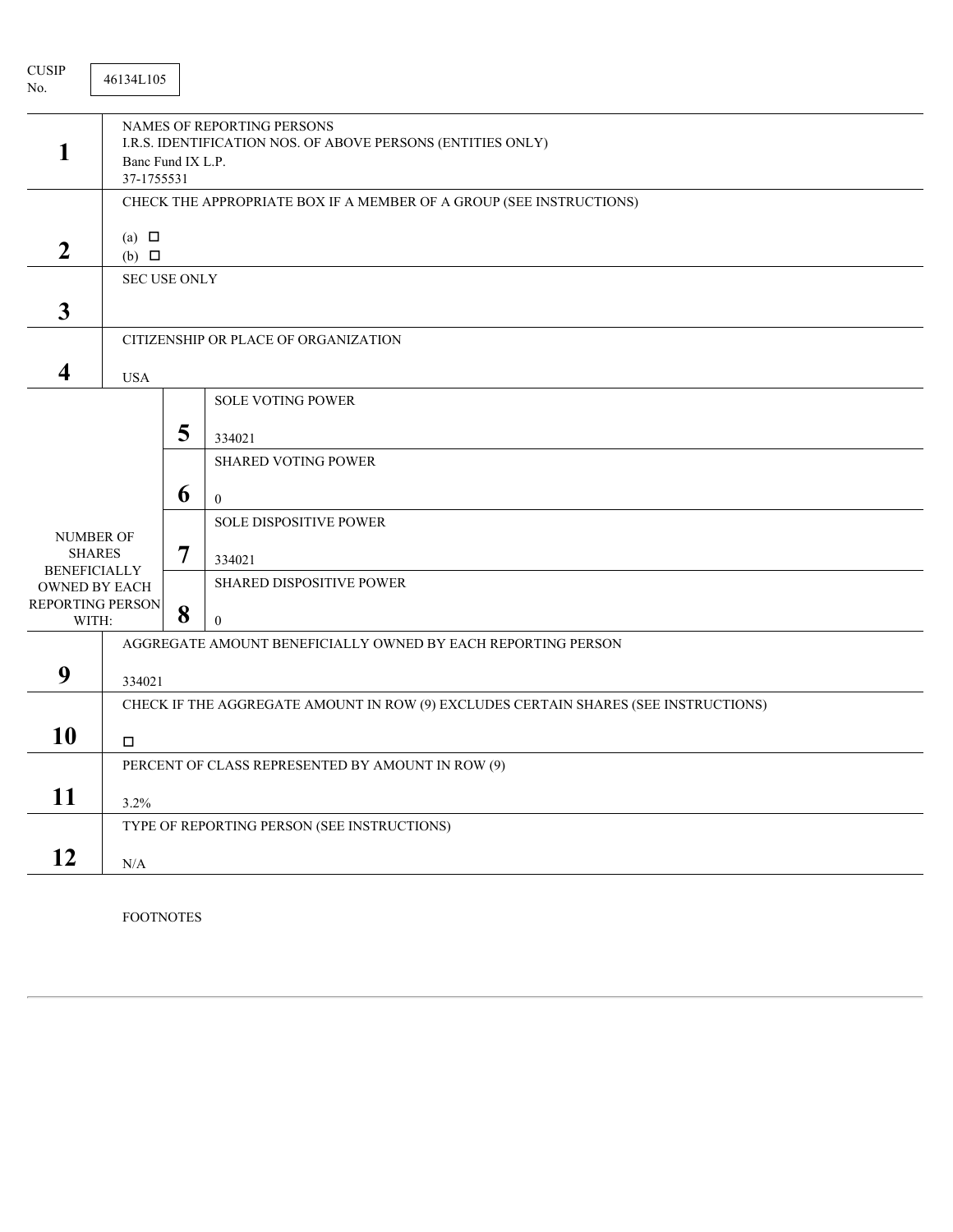#### **Item 1.**

- (a) Name of Issuer Investar Holding Corp.
- (b) Address of Issuer's Principal Executive Offices 10500 COURSEY BLVDTHIRD FLOORBATON ROUGE LA 70816

#### **Item 2.**

(a) Name of Person Filing The Banc Funds Company, L.L.C.

> This Schedule 13G/A is being filed jointly by Banc Fund VIII L.P. ("BF VIII"), an Illinois Limited Partnership, Banc Fund IX L.P. ("BF IX"), an Illinois Limited Partnership, and Banc Fund X L.P. ("BF X"), an Illinois Limited Partnership, (collectively, the "Reporting Persons"). The general partner of BF VIIII is MidBanc VIII L.P. ("MidBanc VIII"), whose principal business is to be a general partner of BF VIII. The general partner of BF IX is MidBan IX L.P. ("MidBan IX"), whose principal business is to be a general partner of BF IX. The general partner of BF X is MidBan X L.P. ("MidBan X"), whose principal business is to be a general partner of BF X. The general partner of MidBanc VIII, MidBan IX, and MidBan X is The Banc Funds Company, L.L.C., ("TBFC"), whose principal business is to be a general partner of MidBanc VIII, MidBan IX, and MidBan X. TBFC is an Illinois corporation whose principal shareholder is Charles J. Moore. Mr. Moore has been the manager of BF VIII, BF IX, and BF X, since their respective inceptions. As manager, Mr. Moore has voting and dispositive power over the securities of the issuer held by each of those entities. As the controlling member of TBFC, Mr. Moore will control TBFC, and therefore each of the Partnership entities directly and indirectly controlled by TBFC.

- (b) Address of Principal Business Office or, if none, Residence 20 North Wacker Drive, Suite 3300, Chicago, IL 60606
- (c) Citizenship USA **USA**
- (d) Title of Class of Securities Common Stock
- (e) CUSIP Number 46134L105

#### **Item 3. If this statement is filed pursuant to §§240.13d-1(b) or 240.13d-2(b) or (c), check whether the person filing is a:**

| (a) | $\Box$ | Broker or dealer registered under section 15 of the Act (15 U.S.C. 780).                                                                                                          |
|-----|--------|-----------------------------------------------------------------------------------------------------------------------------------------------------------------------------------|
| (b) | П      | Bank as defined in section $3(a)(6)$ of the Act (15 U.S.C. 78c).                                                                                                                  |
| (c) | $\Box$ | Insurance company as defined in section $3(a)(19)$ of the Act (15 U.S.C. 78c).                                                                                                    |
| (d) | Д      | Investment company registered under section 8 of the Investment Company Act of 1940 (15 U.S.C 80a-8).                                                                             |
| (e) | □      | An investment adviser in accordance with $\S 240.13d-1(b)(1)(ii)(E)$ ;                                                                                                            |
| (f) | $\Box$ | An employee benefit plan or endowment fund in accordance with $\S 240.13d-1(b)(1)(ii)(F)$ ;                                                                                       |
| (g) | □      | A parent holding company or control person in accordance with § 240.13d-1(b)(1)(ii)(G);                                                                                           |
| (h) | П      | A savings associations as defined in Section 3(b) of the Federal Deposit Insurance Act (12 U.S.C. 1813);                                                                          |
| (i) | $\Box$ | A church plan that is excluded from the definition of an investment company under section $3(c)(14)$ of the Investment Company Act of<br>1940 (15 U.S.C. 80a-3);                  |
| (i) | П      | A non-U.S. institution in accordance with $\S 240.13d-1(b)(1)(ii)(J)$ .                                                                                                           |
| (k) | $\Box$ | A group, in accordance with § 240.13d-1(b)(1)(ii)(K). If filing as a non-U.S. institution in accordance with § 240.13d-1(b)(1)(ii)(J),<br>please specify the type of institution: |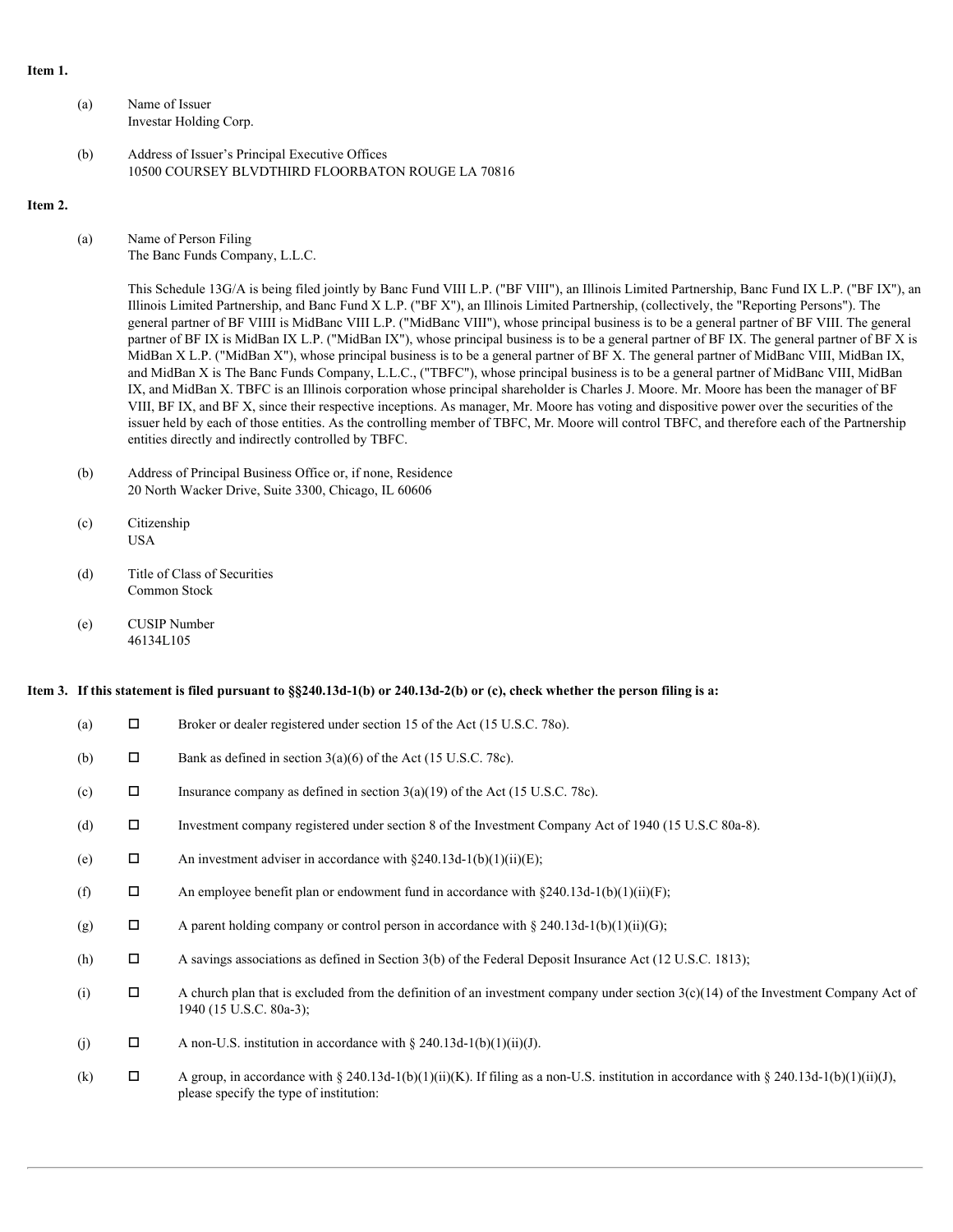#### **Item 4. Ownership.**

Provide the following information regarding the aggregate number and percentage of the class of securities of the issuer identified in Item 1.

- (a) Amount beneficially owned: 565,199
- (b) Percent of class: 5.4%

(c) Number of shares as to which the person has:

- (i) Sole power to vote or to direct the vote: 565,199
- (ii) Shared power to vote or to direct the vote: 0
- (iii) Sole power to dispose or to direct the disposition of: 565,199
- (iv) Shared power to dispose or to direct the disposition of: 0

#### **Item 5. Ownership of Five Percent or Less of a Class**

If this statement is being filed to report the fact that as of the date hereof the reporting person has ceased to be the beneficial owner of more than five percent of the class of securities, check the following  $\Box$ .

N/A

**Item 6. Ownership of More than Five Percent on Behalf of Another Person.**

```
N/A
```
**Item 7. Identification and Classification of the Subsidiary Which Acquired the Security Being Reported on By the Parent Holding Company**

N/A

**Item 8. Identification and Classification of Members of the Group**

N/A

**Item 9. Notice of Dissolution of Group**

N/A